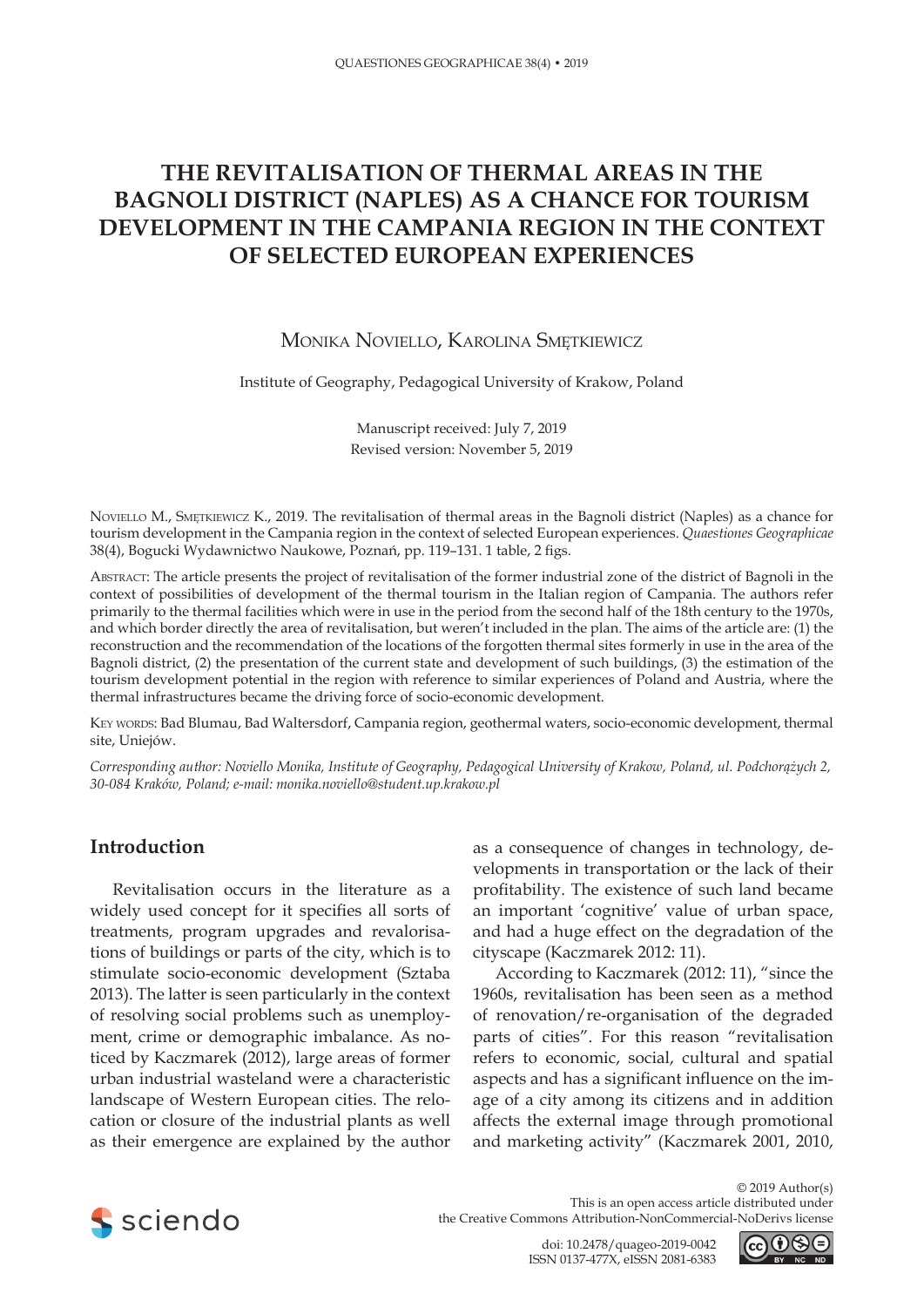2012). The purpose of the revitalisation processes of urban space is to change the functional structure of the degraded area, which leads to an economic revival.

Revitalisation can be an opportunity for the comprehensive development of regions, in particular in relation to the former industrial districts where the restoration of economic spatial zones is particularly difficult. In the context of such considerations, it is important to present the project of revitalisation in a wider scale, where the action taken will constitute one of the elements supporting the development of the region, and will not be its leading objective. It is assumed to be so due to the fact that not every project of revitalisation has proved to be very effective, not always validating such implementation as a major socio-economic development.

When discussing revitalisation, it is also important to pay attention to its negative effects. Schiffer (2005) mentions them in the case of recovered obsolete industrial areas. The researcher notes that these are activities that require very high financial expenditures that do not guarantee success. Revitalisation can also contribute to the exponential growth of tourist traffic. In addition, the study conducted in Hong Kong (Chan et al. 2015) showed that the revitalisation of the brownfield areas there caused an increase in housing prices and rents of commercial premises, which significantly reduced the development of small and medium-sized companies which were forced to close down their business (Chan et al. 2015). The negative effects of the revitalisation process are also observed in the social area. The international literature indicates a particular focus on the phenomenon of gentrification understood as an increased investment and an influx of residents of higher socio-economic status into a lower-status neighbourhoods (Lin 2017). "Depending on the time and place, gentrification has been seen as a tool, goal, outcome, or unintended consequence of revitalisation processes in declining urban neighborhoods, which are defined by their physical deterioration, concentrations of poverty, and racial segregation of people of color " (Zuk et al. 2017: 2).

Lin (2017) underlines the example of the analysis of Philadelphia city that "past transformations and the current wave of gentrification stem from shifts in four fundamental factors:

amenities, productivity, access, and prices" (Lin 2017: 9). While in Berlin, an uneven geography of inner-city transformation has been observed as a result of a tremendous increase in rents that the German capital saw in the second half of the century (Reick 2017).

In view of the real risk of negative effects of revitalisation, the role of public investments is important. The public sector should pay special attention to it in order to stimulate and respond to renewed interest in urban living. As indicated by Zuk et al. (2017), these types of investments put government at risk of becoming an agent of gentrification and displacement. Moreover, the extent to which public investments catalyse residential displacement is not well-defined or quantified in social science research. The literature indicates that the public sector can play an important role in neighbourhood transformation through a number of avenues: investing in physical infrastructure, structuring land-use decisions, and incentivising business location, to name a few (Zuk et al. 2017). The public investment can shape the urban environment range from largescale streetscape interventions, the impacts of land-use decisions (e.g. zoning) or other government interventions (e.g. tax relief). These observations are particularly relevant in the context of public sector involvement in the revitalisation process of the Bagnoli District.

For this reason, revitalisation should not be treated as isolated from the environment and at the same time it ought to be considered a key factor for economic stimulation. The project needs to be embedded in the realities of communities living in the area concerned. In order to do so, it is essential to indicate and specify what may be the potential for the development of the region, applying the latter as the main axis for further action. It is also significant that revitalisation ought to be targeted as an opportunity to preserve and highlight the identity of a given place with which a local community identifies and takes care of its image.

The presented test results include an analysis of the opportunities for socio-economic development of the regions based on the incidence of geothermal resources. Therefore the aims of the article are: (1) the reconstruction and the recommendation of the locations of the forgotten thermal sites formerly in use in the area of the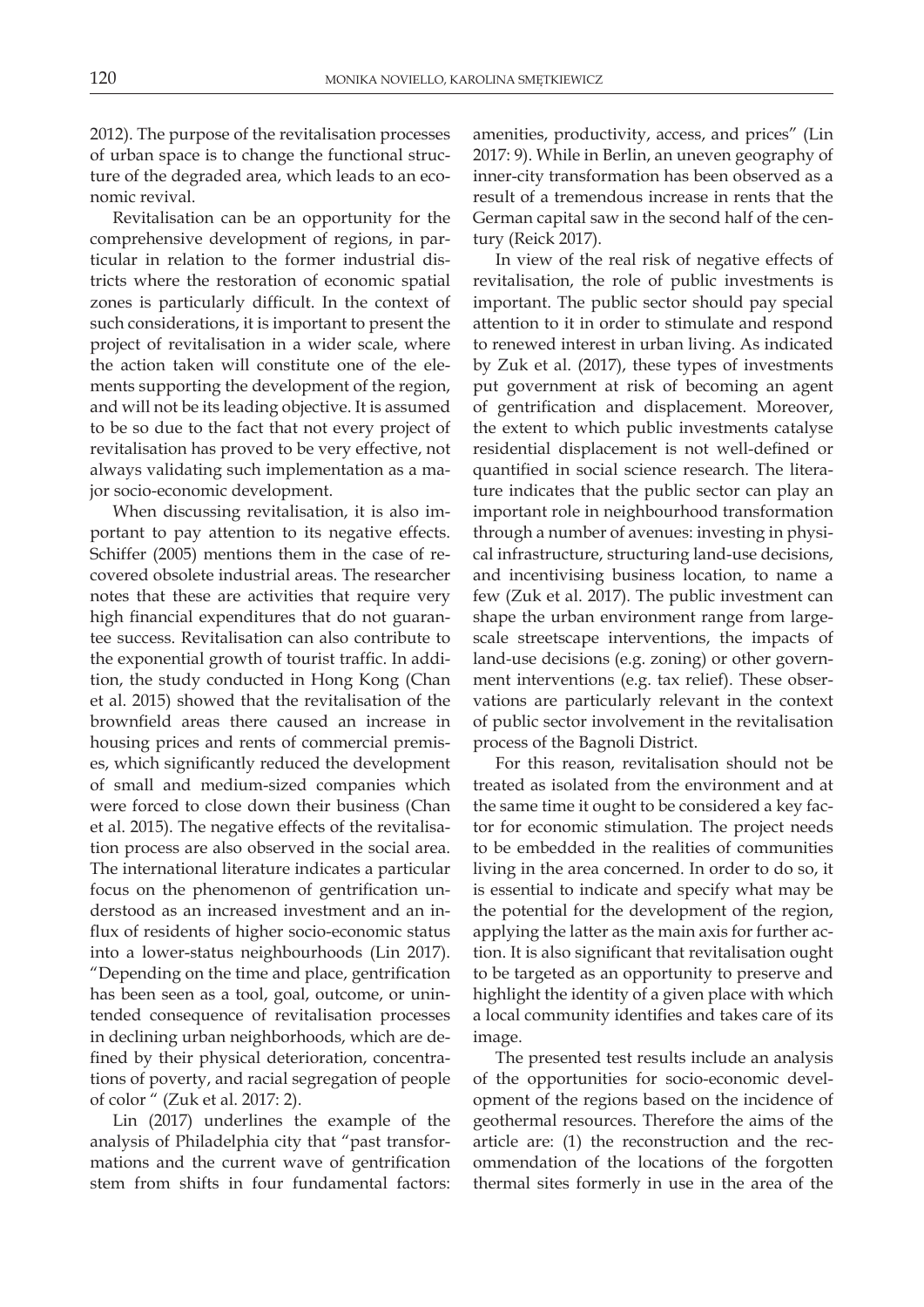Bagnoli district, (2) the presentation of the current state and development of such buildings, (3) the estimation of the tourism development potential in the region with reference to similar experiences of Poland and Austria, where the thermal infrastructures became the driving force of socio-economic development. The article aims to present the untapped current natural potential which would be able to boost the social-economic development of such regions.

The main subject of the article is the district of Bagnoli, situated in the north-eastern side of the city of Naples (Italy), in which rich geothermal resources are present and that were formerly used for recreational purposes.

The background of the discussion is to assess the concept and feasibility of the revitalisation project of the area in which the factories Ilva/ Italsider were closed in 1991, and which directly borders the land in which the former thermal sites are located.

The lost opportunities have been analysed in the context of the evaluation of the revitalisation project of the metallurgical complex of Ilva/ Italsider in Bagnoli, which does not take into account the possibility of a new use of geothermal waters. The premise of the article is also a representation of the potential use of geothermal resources for boosting the socio-economic development of the region following the example of thermal complexes in Poland and Austria.

For this purpose, an assessment of the functioning of the sites in Uniejów (Poland), Bad Waltersdorf and Bad Blumau (Austria) has been conducted as well as their impact on regional development. Such towns serve as examples – good practices for areas where the existence of geothermal waters was previously used to stimulate the economic development of the region. The starting point of the research was to identify situations related to the use of geothermal waters in the Bagnoli district in the past, determine the location, the functioning of thermal facilities and the causes of their demise.

#### **Research methodology**

The research was conducted in five major stages: (1) an analysis of the literature and the documentation of the thermal sites, (2) an in-depth interview, (3) a site inspection and the identification of the remaining thermal facilities in the area, (4) the preparation of a questionnaire, (5) a questionnaire survey, (6) comparative research.

Studies on the possibility of restoring the functions of the thermal objects in Bagnoli were initiated in connection with the revitalisation project of the closed steel area of Ilva/Italsider. The project states that the industrial wastelands bordering the district of Bagnoli are to be developed and oriented towards the promotion of tourism. Therefore, the potential of the thermal waters in Bagnoli and the existence of former bathing facilities on the location grounds could add value to the implementation of the revitalisation project of the brownfield area. The first phase of the study involves an analysis of the existing literature sources dealing with the development and the operation of the thermal facilities in Bagnoli. Attention was drawn to the time of the origin of the documents and their availability. In addition, in November 2018, an analysis of the private documentation from the archive of the descendant of the Masullo family (the former owners of the thermal site) was carried out – Gennaro Masullo, consisting in collecting sources such as postcards and photographs of ownership documents of the thermal sites. The preliminary research and the analysis of source materials were accompanied by an in-depth interview with the owner of the archives G. Masullo, who, as a person directly knowing the history of the thermal facilities, shared many valuable messages about the past and current state of such facilities (Masullo 2018).

On the basis of the acquired information and the preliminary archival research an inventory was made in order to identify the remaining thermal facilities in the area, their current purpose and status quo. An important element was a direct observation in the field and the inventory of the area combined with the photographic documentation showing the current status of the thermal facilities in Bagnoli.

The fourth stage of the study consisted in formulating a survey questionnaire addressed to the residents about the existence of thermal waters in the Bagnoli district. The information gathered from the mentioned in-depth interview proved to be helpful. The questions were open and supervised. The structured interviews conducted among the local community in March 2018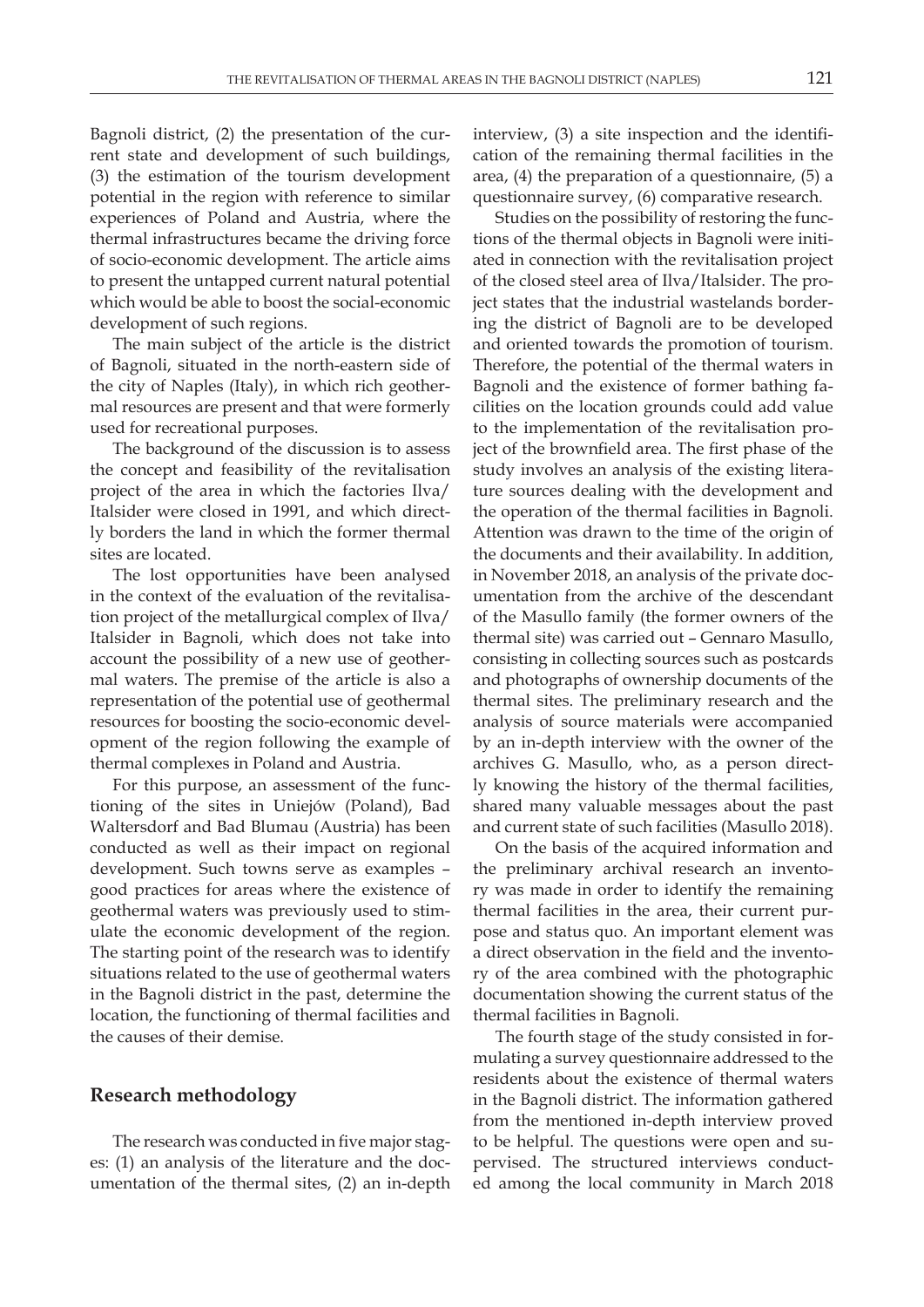complemented the research. The discussions focused on the knowledge of respondents about geothermal waters in Bagnoli and the history of the development of the metallurgical conglomerate plant Ilva/Italsider.

The results include interviews with forty inhabitants of Naples and 15 surveys completed by the inhabitants of the Bagnoli district. The last research methods used in the work is a comparative study based on the presentation of selected European towns (Uniejów, Poland, Bad Waltersdorf and Bad Blumau, Austria) with geothermal water resources. They have been used for more than a dozen (Uniejów) or dozens of years (Austria) with success for regional development. Geothermal potential is a common feature of all the villages analysed in the study. What differentiates these areas are the location of thermal facilities (Bagnoli – in the brownfield area of the large city; Uniejów, Bad Waltersdorf and Bad Blumau – in the vicinity of small towns in agricultural municipalities), the history and the determinants of their creation and the functions (the bathing facilities in Bagnoli have a much longer tradition, and the baths in Poland or Austria are typical and fairly young objects functioning as recreational 'Aquaparks' in places considered health resorts). The comparative study method consists in analysing the common characteristics and differences of the subjects and phenomena examined, provided that they are comparable. Despite the above-mentioned differences characterised by the thermal objects listed above, the comparability requirement is fulfilled. In this case, the main objective of the comparative study is to make use of the potential of geothermal waters, the involvement of the inhabitants and the efficiency of the authorities' activities (local, regional and national) in all the localities, which are more accurately described in the next sections of the article. The following towns have been compared: Uniejów, Bad Waltersdorf and Bad Blumau. The article also shows examples of good practices associated with the effective use of geothermal waters benefitting the socio-economic development of the entire regions. Therefore, the introduction of the case studies of Poland and Austria, which carry a positive experience in this respect, constitutes the basis for the inferences and evaluations on the possibilities of improvement of the area of Bagnoli.

### **The use of geothermal waters for recreational purposes in the Bagnoli district – history and current status**

The Bay of Pozzuoli, above which the north-western part of Naples is situated, is a fragment of the volcanic areas of Phlegraean Fields, which explains the existence of geothermal waters. The use of these waters for medical purposes is evidenced by the documents from the end of the 15th and the beginning of the 16th centuries, when many existing geothermal objects were destroyed by a strong earthquake (29/30.09.1538) (Bartoli 1679). A few years later, Viceroy Don Pedro of Toledo decided to restore the functioning of the most famous sources of geothermal waters, but after carrying out technical checks, the costs of the project implementation were too high and therefore the idea was abandoned. A hundred years later (in 1666) Governor Don Pedro from Aragona again assessed the benefits of the reconstruction of thermal facilities deciding to initiate work in this regard.

He hired a team of experts led by the physician Sebastiano Bartolo Irpino. Based on the existing documentation, he carried out some field studies and identified over 40 sources of geothermal waters in the Phlegraean Fields. The information about the completed research was included in the work Thermologia Aragona (1679), which was divided into three parts, their remains being three marble plates called Epitaffi (Bartoli 1679). Only two of them survived to the present time. The richness of the geothermal Phlegraean Fields was used at the end of the 19th century to build eleven facilities (according to the available sources of information), and some of them, apart from thermal baths, were accompanied by luxurious and wide-extending parks and gardens. Their existence is documented in the Historical Archives in Naples (mainly journal articles) and photos, postcards and archival documents collected by a descendant of the family who is in possession of one of the thermal facilities – Gennaro Masullo (Masullo 2018). The development of geothermal infrastructures took place not only in Bagnoli, but also in nearby Agnano, where from 1870 geothermal waters started to be used again for medical purposes. The tradition of balneotherapy in Agnano dates back to the domination of the Romans, but due to natural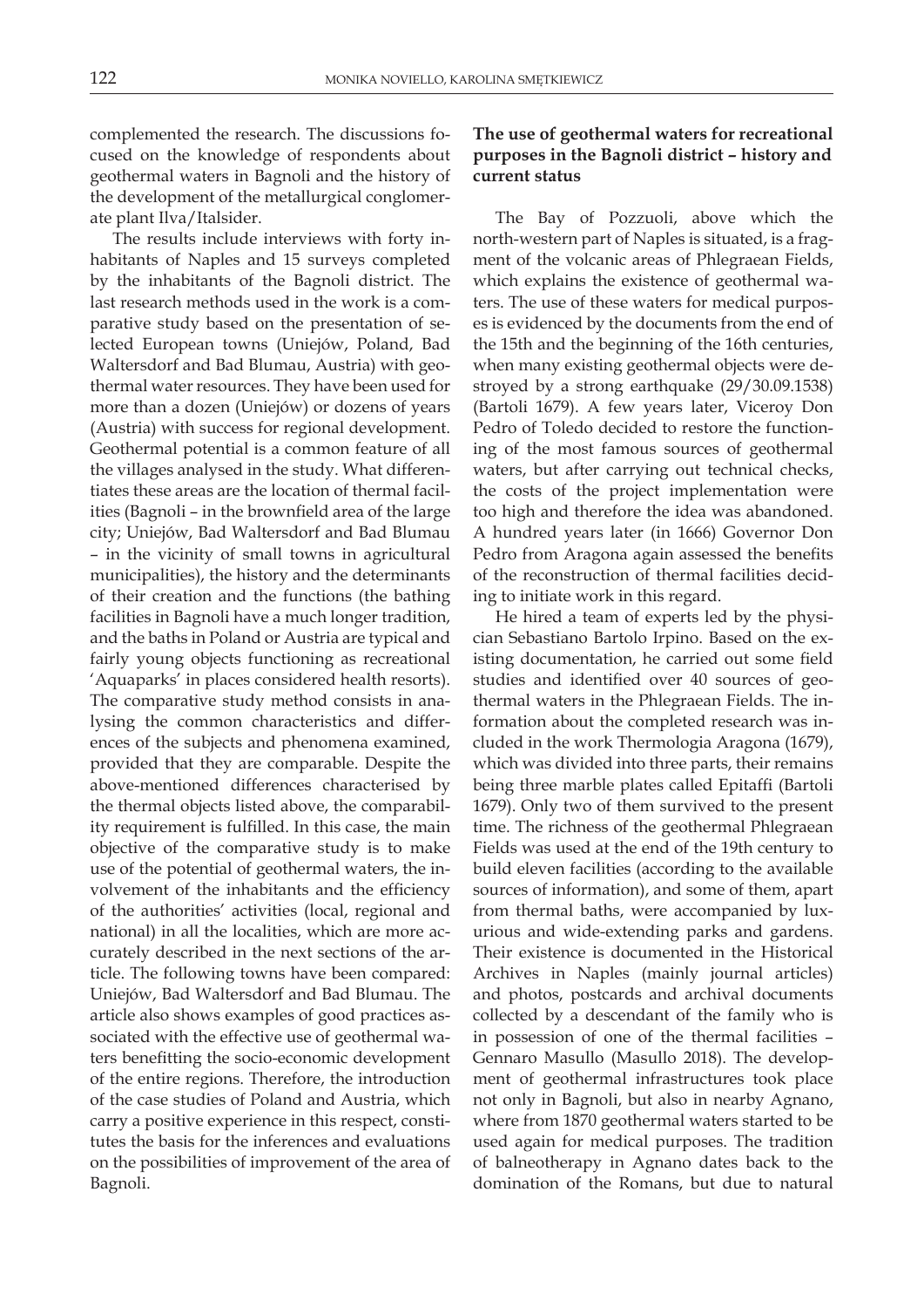| L.p. | Name of a thermal<br>facility              | Period of functioning                                      | Location                                                                                                                              | Subsequent use of the building after<br>the closure of the thermal facility and<br>current state of development and<br>functions                                                                                                                                                                                                             |
|------|--------------------------------------------|------------------------------------------------------------|---------------------------------------------------------------------------------------------------------------------------------------|----------------------------------------------------------------------------------------------------------------------------------------------------------------------------------------------------------------------------------------------------------------------------------------------------------------------------------------------|
| 1    | Serse Rocco                                | around 1850 -1950s.                                        | at the intersection of<br>Lavigna street and<br>Nuova Bagnoli street,<br>across the street from<br>the thermal facility<br>Manganella | facility still exists (ownership of the<br>Pisa family), slightly modified, holds a<br>residential function, geothermal waters<br>were cemented                                                                                                                                                                                              |
| 2    | Gaetano Manganella                         | 1831-1960s                                                 | along Nuova Bag-<br>noli street, from the<br>intersection, coming<br>out of Lavigna street to<br>Bagnoli Square                       | resignation of the Manna family from<br>geothermal activity, devastation of the<br>building, construction of an eight-sto-<br>rey residential unit                                                                                                                                                                                           |
| 3    | Domenico Tricarico                         | 1882-1977/78                                               | Bagnoli Square, from<br>the beach side                                                                                                | facility restored several times, it pro-<br>vided shelter for the population after<br>the earthquake in 1980, then it was<br>sold to the group Corsicato De Santis,<br>it was later established as a hotel<br>school functioning until 2017, currently<br>abandoned property                                                                 |
| 4    | La Sirena                                  | end of 19th c.-end of<br>1950s                             | Bagnoli Square, next<br>to the thermal facility<br>Tricarico                                                                          | facility still exists, is partly degraded<br>and in parts is inhabited by the de-<br>scendants of Salvatore Masullo                                                                                                                                                                                                                          |
| 5    | La Ravaschieri                             | end of 19th c.-1970s                                       | Pozzuoli street no. 5,<br>near Bagnoli Square                                                                                         | facility was demolished, the Marine in-<br>stitute in Naples was built in its place,<br>today National Technical Nautical<br>Institute Duca degli Abruzzi                                                                                                                                                                                    |
| 6    | Gennaro Masullo (af-<br>terwards Cotroneo) | 1834-end of 1950s                                          | from Bagnoli Square in<br>the direction of Pozz-<br>uoli after the inter-<br>section with Messina<br>avenue                           | in 1922 the complex was sold to the<br>family Cotroneo, and after its closing<br>the facility was partly demolished.<br>A 6-storey residential building was<br>constructed in its place. The remains<br>of the thermal facilities are scarce, the<br>building is abandoned and to this day<br>it is accompanied by Bathhouse Lido<br>Fortuna |
| 7    | Di Leo                                     | beginning of 20th c.-   along Nuova Napoli<br>end of 1950s | street, at the height of<br>La Pietra                                                                                                 | villa with panoramic terrace, renewed,<br>currently serves as residential area<br>(family Avallone)                                                                                                                                                                                                                                          |
| 8    | Vitolo Calatura                            | end of 19th c.-end of<br>1950s                             | La Pietra, next to the<br>thermal facility Di Leo,<br>before the administra-<br>tive border Pozzuoli                                  | building renovated several times, cur-<br>rently serves as residential area                                                                                                                                                                                                                                                                  |
| 9    | Aurora Patamia                             | 1865-1950s                                                 | along La Pietra street                                                                                                                | building was sold after the death of A.<br>Patamia, currently serves as residential<br>area                                                                                                                                                                                                                                                  |
| 10   | La Pietra - Pipera                         | 1850-end of 1950s                                          | along Nuova Napoli<br>street, at the height of<br>La Pietra                                                                           | facility is partially preserved, with a<br>pool built for athletes                                                                                                                                                                                                                                                                           |
| 11   | Lettieri                                   | no data                                                    | along La Pietra, the<br>accurate location is<br>missing                                                                               | lack of information due to inaccurate<br>location                                                                                                                                                                                                                                                                                            |

Table 1. Basic information about the thermal facilities in the districts of Bagnoli and La Pietra.

Source: own elaboration based on the data from the private archive of G. Masullo.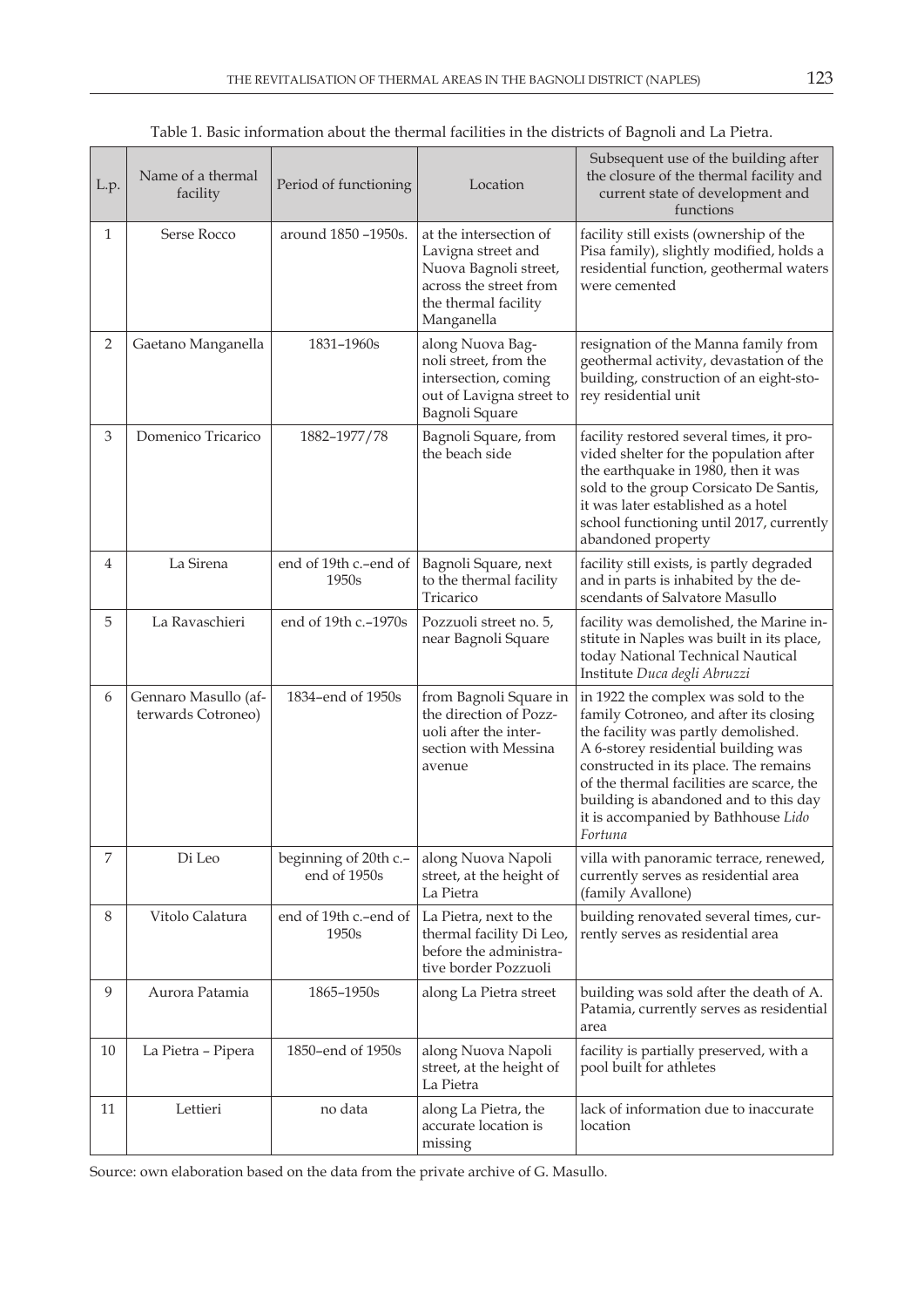disasters (flooding area) this activity was interrupted in the 11th century and resumed at the end of the 19th century. Agnano turned out to be very rich in the resources of geothermal waters of different temperatures (from 19°C to 105°C), which made this place an extremely popular one, attracting a large number of patients. In Bagnoli, in the immediate vicinity of the sea, new thermal complexes sprang as well. Over time, however, the geothermal complexes in Bagnoli lost importance. After the second world war they were gradually closed in consequence of pollutants coming from the steel mill Ilva/Italsider operating at the time. It was observed that as a result of the significant degradation of both the landscape and natural resources brought by the expansion of Ilva/Italsider industries, the geothermal complexes in Bagnoli lost importance. Another cause was also the competition from the vibrant development of thermal facilities in Agnano. The existence of the Bagnoli geothermal complexes is testified by the mentioned documentation and the remaining facilities in the public space, which due to reconstructions and functional changes is often hard to identify in the field. Currently, geothermal complexes serve other purposes and are, in many cases, degraded so much that they require an appropriate revitalisation. It should be stressed that all thermal structures were created as private investments. Now, due to the difficulties in obtaining adequate permits to revive thermal activities, the potential of thermal waters cannot be fully exploited. The detailed information on the facilities are listed in Table 1.

### **The impact of the iron and steel industry in the district of Bagnoli on the state and management of the area in the context of the functioning of thermal facilities**

The choice of the location of the industrial enterprise in the Bay of Pozzuoli was associated with the realisation of the development plan for the South (It. *Piano di Sviluppo per il Mezzogiorno*) implemented at the beginning of the 20th century. The first sites of the Ilva/Italsider metallurgical plants began to operate in 1910. Both the war and the economic crises affected the size and pace of steel production in the smelter. It was shut down several times, which led to protests and the restoring of the production. Increased

demand for steel was reported after the second world war, therefore, the Bagnoli plants were expanded, which led to an increase in production (Repubblica 1984). However, significant environmental problems started to appear – water and soil pollution that had consequently an obvious negative impact on human health. Nevertheless, at that time public wasn't aware of this fact. The metallurgical complex that bordered the geothermal facilities from the north-west directly, destructively influenced the functioning and the possibilities of the further development of these facilities (Noviello 2018 a, b). As a result, they were all closed down which led to an almost total decline in the development of coastal tourism. The Ilva/Italsider plants were finally closed in 1991 and the entire area was meant to be used for other, at that time still unspecified purposes. From that moment, many propositions appeared aiming to develop the area of the former metallurgical plants, but for political and economic reasons (removing the effects of environmental pollutants proved to be very expensive: rehabilitation of soil and water purification) only single service facilities were completed: Città della Scienza, the Turtle Point, Porta del Parco (the Park Gate).

The first of these objects operates under the care of Fondazione Idis-Città della Scienza and its activities aim at building a new economy based on knowledge in order to create a greater social cohesion. Fondazione Idis supports its local stakeholders (school networks, companies, enterprises, local bodies and associations) which became partners by contributing to testing new cultural products and spreading their effects through local actions. Moreover, Fondazione Idis plays its role in European and Euro-Mediterranean contexts, thanks to both its knowledge of the real condition of contemporary scientific and technological research and the strategic position of Naples and Southern Italy (Città della Scienza 2019). The Turtle Point in Bagnoli, formed in 2004, is a subsidiary of the Zoological Station Anton Dohrn, situated in Naples. The centre is concerned with the biology and evolution of marine organisms, in particular sea turtles. It is a very important place of research on the life of marine organisms (Stazione Zoologica 2019). Porta del Parco is an ultra-modern multifunctional leisure complex, dedicated to conferences, business meetings and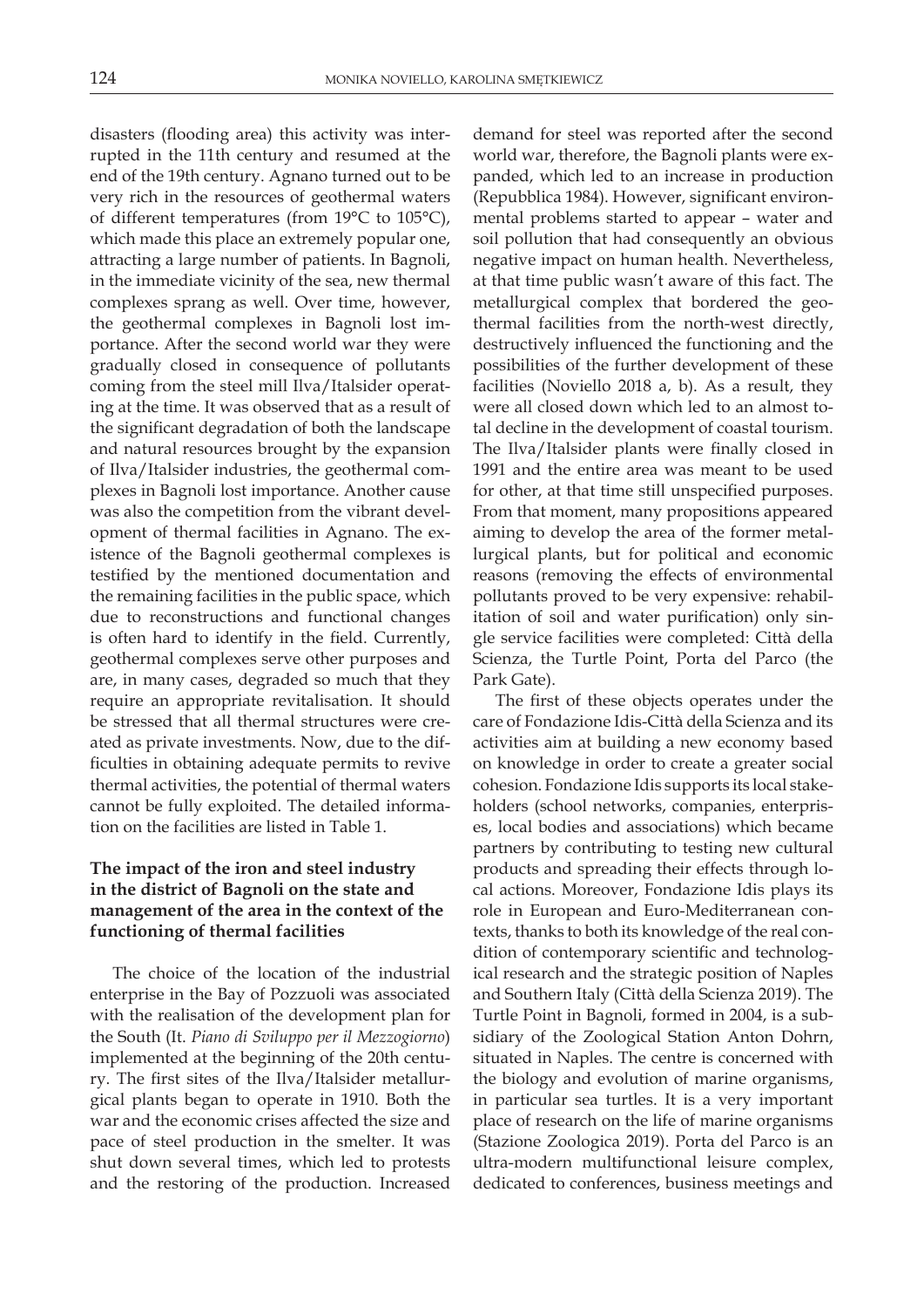events. Despite the fact that all these objects are of great interest, they do not constitute an integrated touristic-educational-business offer.

It was not until 2017 that the revitalisation project of the former Ilva/Italsider plants was signed involving the construction of a large seaside complex, while at the same time preserving and valorising the buildings that were once part of the steel mill. The project involved the division of the investment area into nine thematic zones (1 – park and beach; 2 – fishing village, lodging and commercial facilities; 3 – housing, university campus, 4 – research and scientific activities, 5 – a shopping centre, new Cumana station, 6 – services and production, 7 – existing residential sites, 8 – educational sites, 9 – a sport park) (Noviello 2018a; Comune di Napoli 2017). The border of the project goes along Nuova Bagnoli street, where in its opposite side, in an area which is today a residential quarter, up to the '70s luxurious geothermal complexes were in use (Fig. 1).

The revitalisation of the brownfield part of the Bagnoli district was supposed to start more than 25 years ago. The state transferred funds several times for this task. The individual interventions carried out included the rehabilitation of soil and water purification, but were not fully

implemented due to the bankruptcy of the companies in charge (Bagnoli spa, Bagnolifutura). For this reason, many times (lately in 2013, 2014, 2018) the area was subjected to seizure due to the declared environmental disaster (Il Fatto... 2013; Crimaldi 2014; Di Costanzo 2018). As a result of the litigation, the area was completely excluded from any investment. In July 2019, it was again released from seizure and handed over to Invitalia spa, which is tasked with cleaning up the entire Bagnoli area (in less than a year). The Minister for Southern Italy and Territorial Cohesion declares that this step is extremely important for the relaunch of Bagnoli and the entire region (Minister... 2019).

## **The revitalisation project of the former site of the Ilva/Italsider mill in the light of the possible use of the geothermal potential of Bagnoli and regional tourism development**

Based on the field studies aimed at, e.g. the identification of the location of the former thermal facilities and their current state of development and based on the available archival documentation, their current functions as well as the position directly at the border of the revitalisation project of the former Ilva /Italsider plants,



Fig. 1. Location map of selected non-functional thermal facilities in the Bagnoli district. Source: own elaboration based on the data from the private archive of G. Masullo.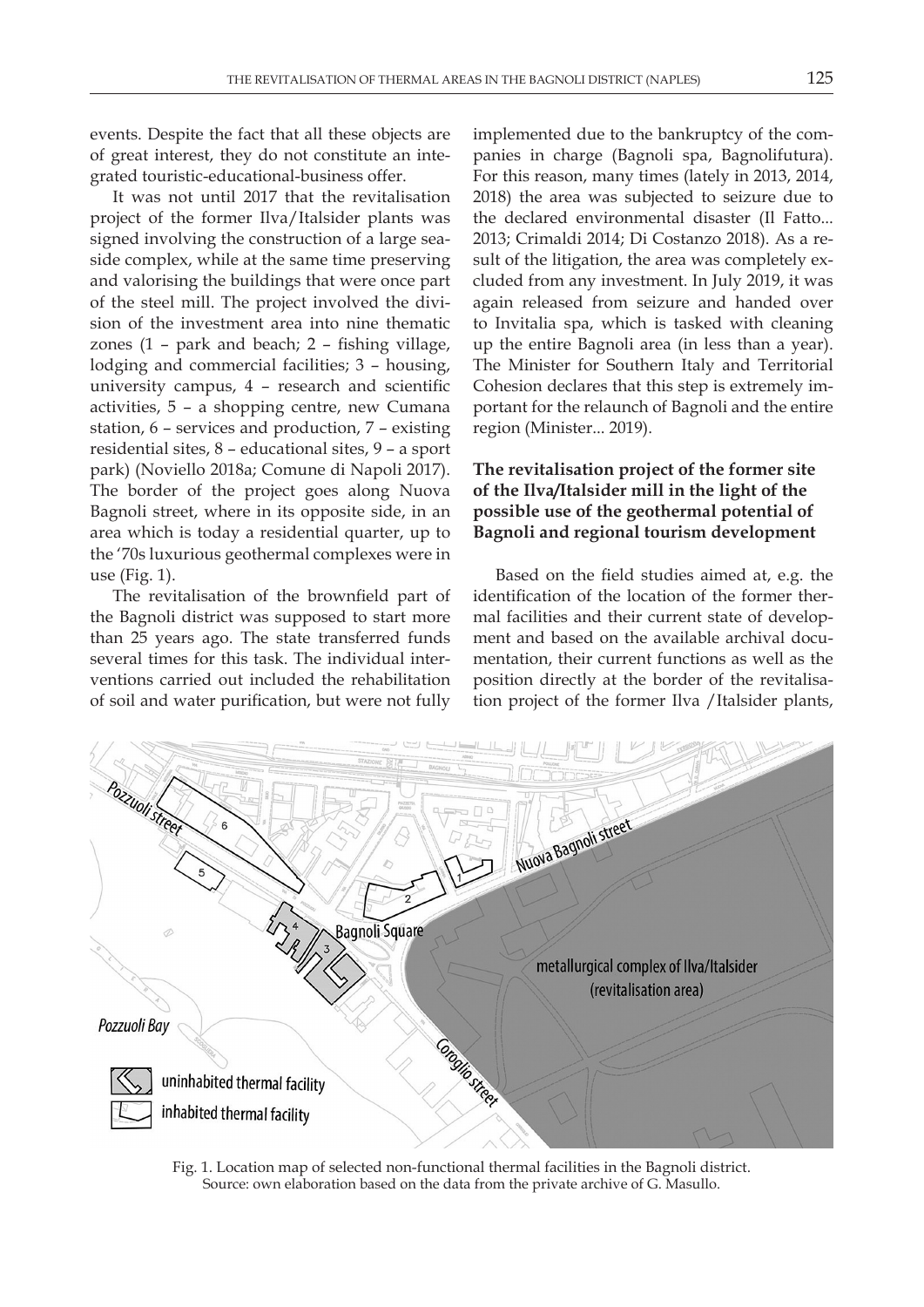

Fig. 2. The Sirena thermal facility in around 1940 (a) and in 2018 (b). Source: G. Masullo – private archive (a); photographed by M. Noviello (b).

the revitalisation process of the former Bagnoli industrial areas could be discussed. The potential revitalisation might involve even those facilities that do not currently have a specific purpose and are subject to gradual degradation (baths of Tricarico and La Sirena – Fig. 2). Despite the fact that the project of revitalisation is very strongly oriented towards the development of tourism in the region, unfortunately it does not include the usage of the nearby geothermal waters. What could be suggested is the renovation and restoration of the old premises of thermal facilities, which may contribute to the development of services in balneotherapy (hydrotherapy) or recreational services in the field of wellness and spa. The mentioned business directions certainly would boost economic development because nowadays the demand for this type of service is significant and constantly growing (Csirmaza, Pető 2015). The housing estate of the Bagnoli district should be taken into account in the revitalisation process. It borders the former industrial field and could contribute to the improvement of the socio-economic situation (for example, an improvement in the living conditions of the residents, the development of public spaces, the situation on the labour market) and enhance the attractiveness of the area, and even the entire region of Campania.

In relation to the possibility of improving the living conditions in Bagnoli, Antonio di Dio (chairman of the Civic Committee of Bagnoli) expressed concern about the rising prices of houses in the area during the meeting (29 April 2016) on the detailed arrangements for revitalising the area under consideration:

"There have been divisions in Coroglio, there is a Committee, that of the residents, in favour of the eviction and that therefore would like to raze the village of Coroglio as they hope to have public housing in the former Italsider area, and then there is the Committee of Landlords of the houses of Coroglio who want to stay here and who want the upgrade and redevelopment of the village. We have taken a strong and unambiguous position: the village of Coroglio must remain and be requalified and we hope to grant as soon as possible to the citizens of Coroglio the peace that they deserve. But should also pay attention to the residents as they too must be protected from a disproportionate increase in rents. This is the fear of the residents, a fear that at the moment is without foundation (Antonio Di Dio, chairman of the Civic Committee of Bagnoli; http://www.comitatobagnolipuntoeacapo.it)<sup>1</sup>."

The reason for an unexploited opportunity for growth of this district is not only the failure to

<sup>1 &</sup>quot;Si sono creati delle divisioni a Coroglio, c'è un Comitato, quello degli inquilini, a favore dello sgombero e che quindi vorrebbe radere al suolo il Borgo di Coroglio in quanto sperano di avere alloggi popolari nell'ex area Italsider, e poi c'è il Comitato dei Proprietari delle case di Coroglio che vogliono rimanere qui e che vogliono il potenziamento e la riqualificazione del borgo. Noi abbiamo preso una posizione decisa e non ambigua: il borgo di Coroglio deve restare e riqualificato e speriamo di dare al più presto ai cittadini di Coroglio serenità che meritano. Ma ci deve essere anche attenzione nei confronti degli inquilini in quanto anche loro vanno tutelati da un eventuale aumento spropositato dei fitti. Questa è la paura degli inquilini, paura che al momento è però priva di fondamento" (Antonio Di Dio, chairman of the Civic Committee of Bagnoli; http://www. comitatobagnolipuntoeacapo.it)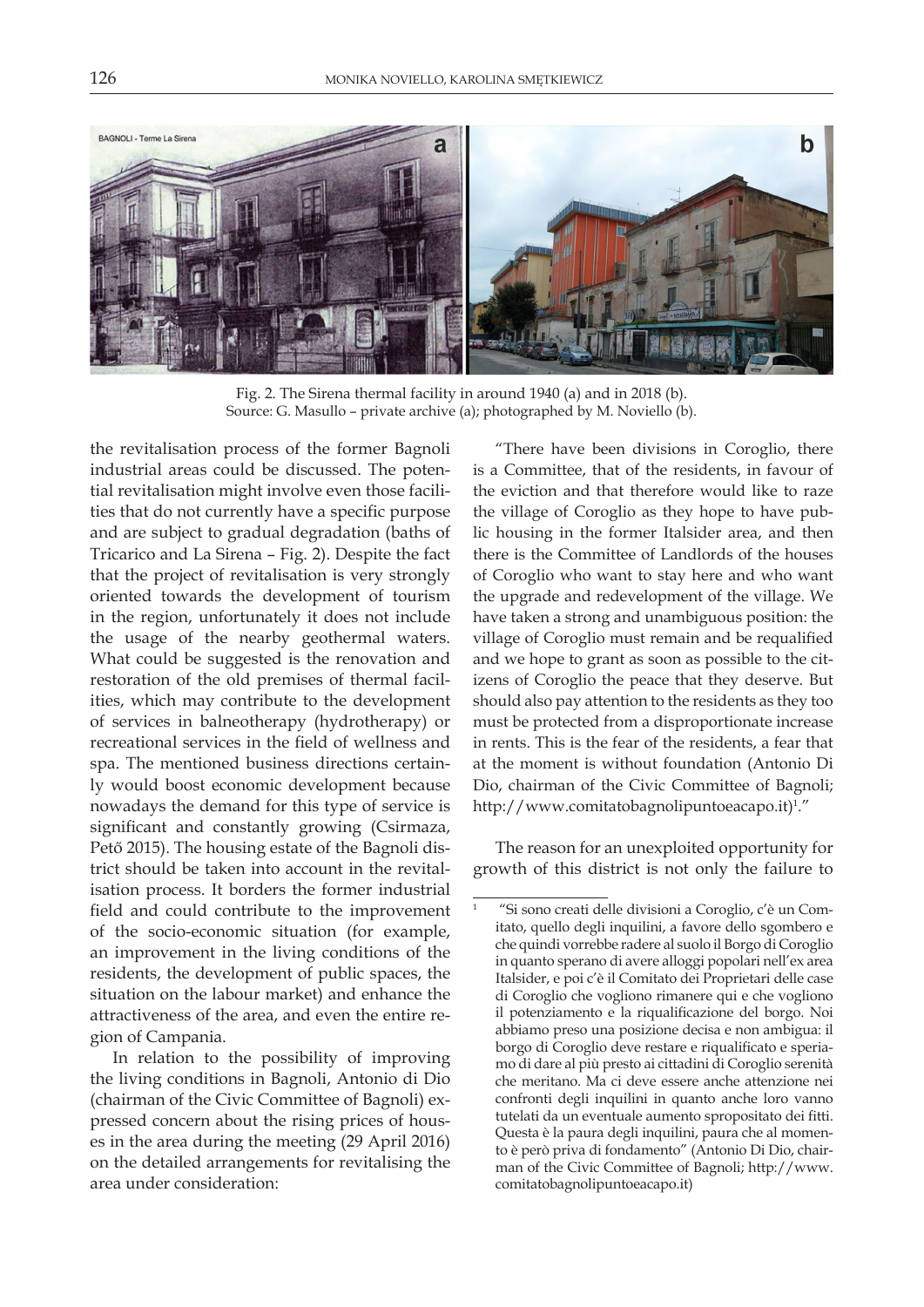incorporate it into the revitalisation project of the former steelworks, but also problems with the owners of thermal objects obtaining appropriate start-up permits. For this reason (as shown in the results of interviews among the local community), the inhabitants argue that there are little real opportunities to restore the thermal function in the Bagnoli district. They admit, however, that the possibility of developing the thermal waters would contribute to the development of the whole region, which is faced with ever-increasing unemployment. Such statements were declared by entrepreneurs living in Bagnoli:

"Our neighbourhood (Bagnoli) is a resource not only for Naples or Campania, but for the whole of Italy. We hardly find another place where we have the opportunity to develop tourist activities next to the sea, in a historical-geographical-archaeological landscape in the vicinity of Cuma and the Phlegraean Fields. Thanks to the proper management of thermal waters, we could solve many socio-economic problems such as the increasing unemployment or emigration" (interview of 20 March 2018, the Bagnoli District).

Only a few respondents heard about the possibility of the use of geothermal waters in Bagnoli, and the vast majority did not even know that thermal facilities exist in this area (These were mostly young people who do not live permanently in the surveyed district):

"Are there thermal waters in Bagnoli? I know for sure there are in Agnano, but I haven't been there yet. In Bagnoli there is a lot of degradation and there has always been talk of the redevelopment of the area, but the results are neither seen nor felt" (interview of 18 March 2018, Fuorigrotta District).

Due to the problems related to soil reclamation for the inhabitants of this district, a key problem to solve turns out to be the development of the former steel mill area. The inhabitants seek opportunities for socio-economic development and improvement of their situation on the labour market, ignoring completely the local potential related to the old traditions of spa and recreation based on the resources of geothermal waters. They focus on the revitalisation of the former

industrial areas. However, it is not possible to introduce effective changes without support, commitment and social initiatives (both bottom-up and taken by the authorities), at the heart of which the appropriate substantive knowledge should be present, awareness of the values of the area and the possibility of their use as well as the desire to take action.

The implementation of the revitalisation project of the Bagnoli district requires considerable capital outlays. For this reason, it has taken on a national dimension. The Campania region is poorly developed and struggles with socio-economic problems and is not able to cover the costs of implementing such a project. Its priority is to combat the growing unemployment (especially among young people), which contributes to the growth of emigration to other richer regions. The amount of average annual income differs, which becomes an additional reason for departures (in the year 2017 the highest income was in the region of Lombardy: 31.718 euros, the lowest in Calabria: 24.453 euros, while in the Campania region: 26.790 euros) (Istat 2019).

## **Transformation of places related to thermal tourism development on the example of Uniejów (Poland), Bad Waltersdorf and Bad Blumau (Austria). The importance of thermal tourism for regional development**

As shown by the examples of the history of the selected thermal localities: Uniejów (Łódź Voivodeship, Poland), Bad Waltersdorf and Bad Blumau (the state of Styria, Austria), in which thermal infrastructure has become a driving force for their development in the socio-economic and functional-spatial spheres, not just the existence of natural resources (i.e. geothermal waters), but also the appropriate public awareness with regard to their use contributed to long-lasting transformation and sustainable development of such regions. A key factor affecting an adequate use of the local economic resources and the potential of the analysed areas is also the local policy conducted by the municipalities. It should be thoughtful and consistent, based on the initiative of the representatives of power: an innovative, strategic and long-term development plan (Smętkiewicz 2014; Kulawiak 2015; Kulawiak, Smętkiewicz 2016). A common feature of the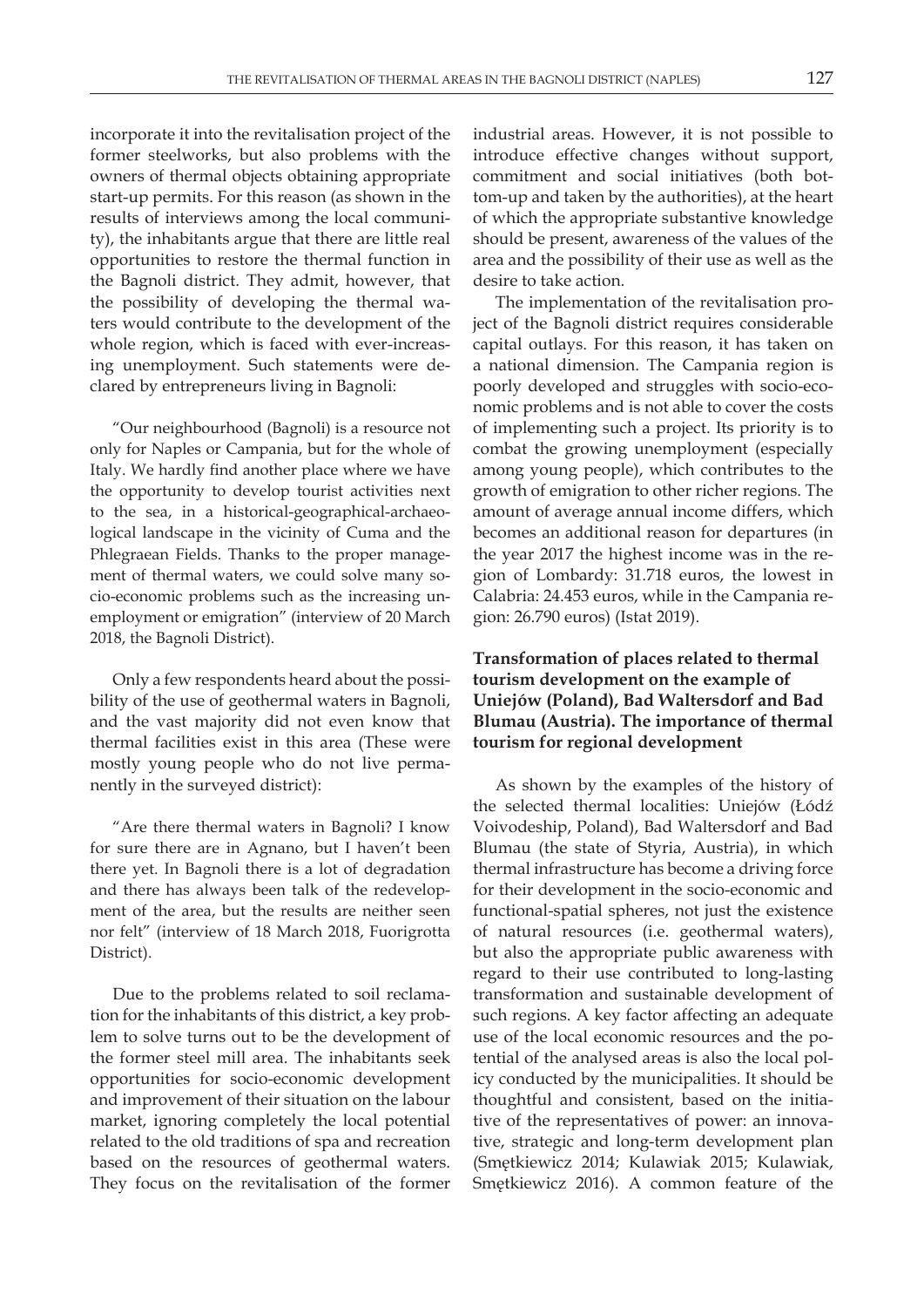mentioned three localities is the dynamic and even spectacular socio-economic development as a result of the use of geothermal waters for balneotherapeutic, recreational and energetic purposes. In all cases it was an original impulse that triggered a series of positive changes, through which these municipalities changed their nature: from the functional-spatial, economic and demographic point of view, starting from a situation of stagnation, collapse and lack of prospects of development. The decisions, as history shows, the reasonable direction of development of the locality were taken by a group of people with a high degree of awareness of the potential that ought to be discovered and used. Such people had a visionary and prospective view of the future, based on sustainable development and effectively used the possibilities of financial and substantive support as well as the chances of cooperation based on the exchange of knowledge and experience. The recipe for success presented above has proved to be fruitful both in the example of Spas in the Spa Country Styria (De. *Steirisches Thermenland*): Bad Waltersdorf (thermal complex opened in 1984, health-resort status from 1988), Bad Blumau (thermal complex in use from 1997, health-resort status from 2001), or so far the youngest Polish health-resort Uniejów Thermal Spa (the first thermal facility was established in 2008, it was expanded in 2012, and the opening of the next phase is scheduled for 2019, holding a health-resort status from 2012 onwards) (Kaczmarek, Smętkiewicz 2013; Smętkiewicz 2014; Kulawiak, Smętkiewicz 2016; Kulawiak et al. 2018). Based on the analysis of the examples above, the development of the thermal localities can bring many effects locally, regionally, nationally and internationally. Such effects can be grouped into the following changes (Gorczyczewska, Smętkiewicz 2013a, b; Kaczmarek, Smętkiewicz 2013; Smętkiewicz 2014; Kulawiak et al. 2018):

- social:
- improvement in the quality and the living conditions of the inhabitants,
- social activation of residents, integration, bottom-up initiatives, social participation,
- an increase in entrepreneurship and the employment of residents,
- a decrease in the migration balance,
- an influx of new residents,
- an increase in the sense of belonging of the inhabitants with their small homeland, the sense of local pride,
- greater opening to the world community in relation to the influx of tourists.
- economic:
- improvement in the situation on the labour market through the creation of new jobs, new employment opportunities for young people,
- reduction of unemployment,
- a decline in the emigration of the working-age population,
- an influx of new external investors,
- attraction of skilled labour,
- an increase in tourism (an increase in the number of visitors and tourists, hence an increase in the number of granted accommodations),
- more municipal, residential, touristic and spa investments,
- development and improvement of the tourist infrastructure,
- a wider variety of offers and improvement in the quality of trade and services, greater attention to the quality of services,
- improvement in the quality of agricultural production (increasing value of organic farming),
- local and regional market development and an increase in the importance of local food and culinary traditions in the promotion of the region,
- further possibilities of using geothermal waters (e.g. for the production of cosmetics, groceries),
- improvement in the image and attractiveness for tourists and investors, intensification of the activities in the promotion and marketing of places.
- functional-spatial:
- change in the nature of the locality into a touristic and health resort location,
- spatial transformation of the locality, e.g. through the management of wastelands, providing new functions in areas previously unexploited,
- revitalising activities in the locality and municipality,
- actions aimed at improving and maintaining the appropriate aesthetic values of the locality and care for the good state of the environment and spatial order.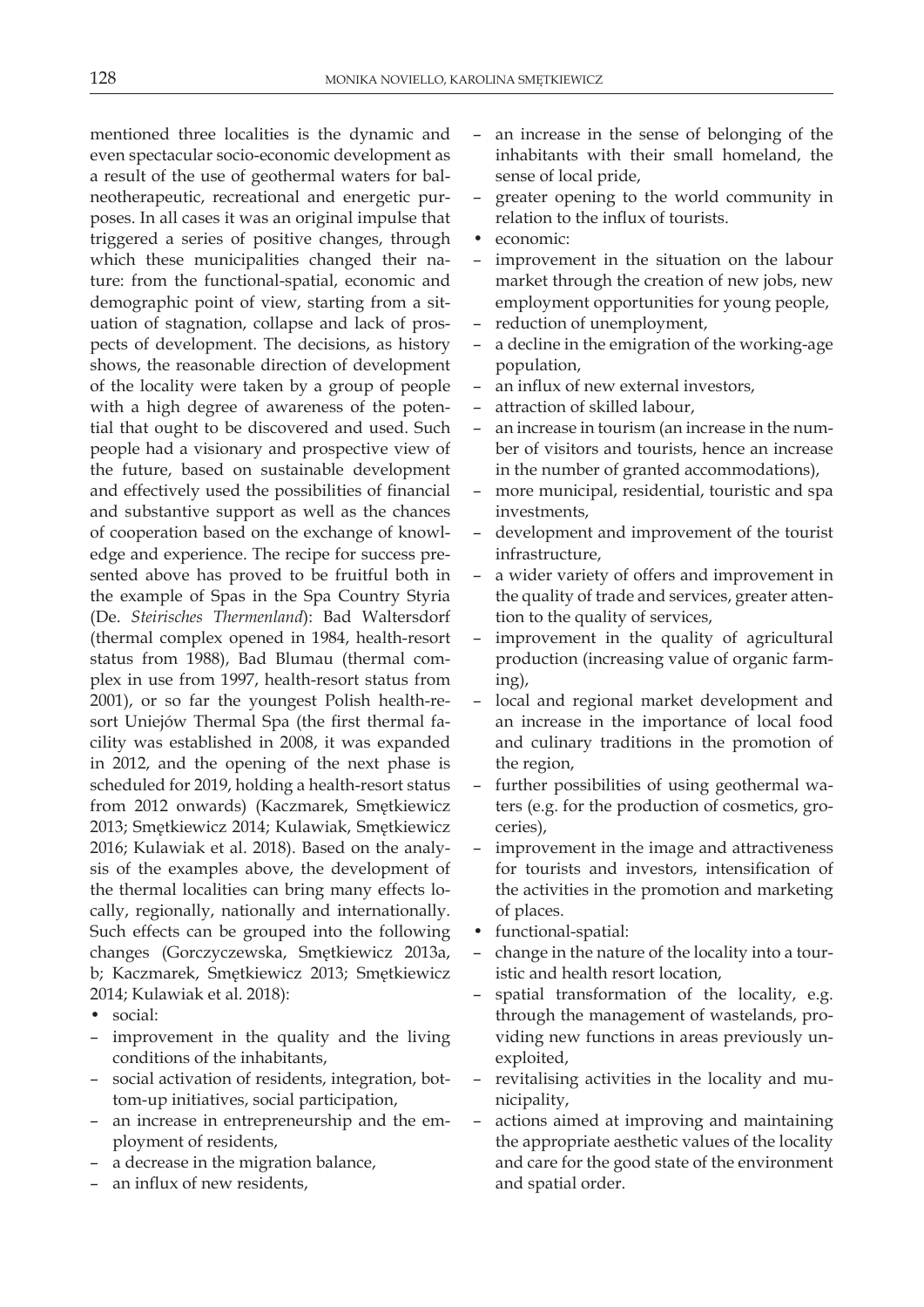All the above-mentioned changes which are the basis for the development of thermal tourism, have still taken place in the locations analysed and has been widely described in the cited literature (Gorczyczewska, Smętkiewicz 2013a, b; Kaczmarek, Smętkiewicz 2013; Smętkiewicz 2014; Kulawiak et al. 2018). Taking into account the constantly growing perspectives of thermal tourism market both in Poland and in many European countries as well as in the world, it must be stated that this form of tourism and recreation (travel to health resorts and thermal centres) shows significant potential and a great chance of dynamic growth. It is worth noting that the stimulants of the development of thermal tourism are, among others, appropriate geothermal resources, the traditions and the history of the use of geothermal waters for balneal-therapeutic and recreational purposes, clear cultural trends in modern society associated with attention to health and prevention, and an increasing popularity of such ways of spending time. The key to an effective development of thermal tourism, however, is the steady development of both sides of the market, demand and supply. The interest in this form of tourism alone on the part of the public will not be sufficient and will not guarantee success in the cases of: inadequate base of thermal facilities, unrealistic requirements and needs of the social infrastructure as well as offers and quality services related to thermal tourism (Dryglas, Hadzik 2016).

In the light of this type of predictions, along with the presented trends in and factors of thermal tourism development, it is possible to clearly state that the district of Bagnoli in Naples has a significant socio-economic development potential, based on the reuse of geothermal waters, the exploitation of which depends on the ability to adopt the good practices of Poland and Austria presented in the article.

#### **Conclusions**

In 2017, the project concerning the revitalisation of the former Ilva plant industrial area in Bagnoli was signed. Despite the fact that this is an investment focused on the development of regional tourism, the possibility of the usage of geothermal waters, constituting the natural wealth of Bagnoli, has not been included. Such wealth, if included in the discussed project along with an action for a revitalisation of the present building of the former thermal facilities, would certainly restore old touristic traditions and would allow a full use of this area potential. It could certainly cause a large number of positive changes as it happened in the cases of the thermal locations in Poland and Austria. Among the most important the following should be listed: the enrichment of the tourist offer, an increase in the attractiveness of the region, the influx of new investments, a decrease of unemployment and improvement in the local labour market, and a variety of other positive socio-economic effects for the entire region.

For more than 25 years, the plans for the revitalisation of the Bagnoli District have been encountering many obstacles that prevent meeting the basic demands of the project. Despite the fact that the Italian Government has repeatedly spent funds for soil rehabilitation, no effective measures to implement it have been taken (300 million to 2016). Local authorities are requesting that Bagnoli becomes a symbol of the region's tourism in the coming years. A major obstacle proved to be an indictment directed against public administrators accused of crimes including environmental disaster and fraud against the State. Due to legal proceedings, it is not possible to continue the work related to soil rehabilitation, and this blocks the implementation of the successive stages of the project. Pointing to the negative effects of the development of the thermal waters in Bagnoli, it was concluded that the implementation of this task could lead to a slowdown or inhibition of thermal tourism in nearby Agnano. In addition, the inhabitants of Bagnoli would be exposed to the negative effects of gentrification (an increase in housing prices, excessive tourist traffic) and significant as well as negative changes in the landscape. Despite the risk of negative effects, it was stated that the project's benefits would have the potential to develop tourism throughout the region. This is why a comparative study was carried out to identify the natural potential of the towns in Poland and Austria. It presented the examples of 'good practices' for the involvement of residents and the effectiveness of actions carried out by the authorities (local, regional and national). This can be an inspiration and an example for the authorities of towns/regions such as Naples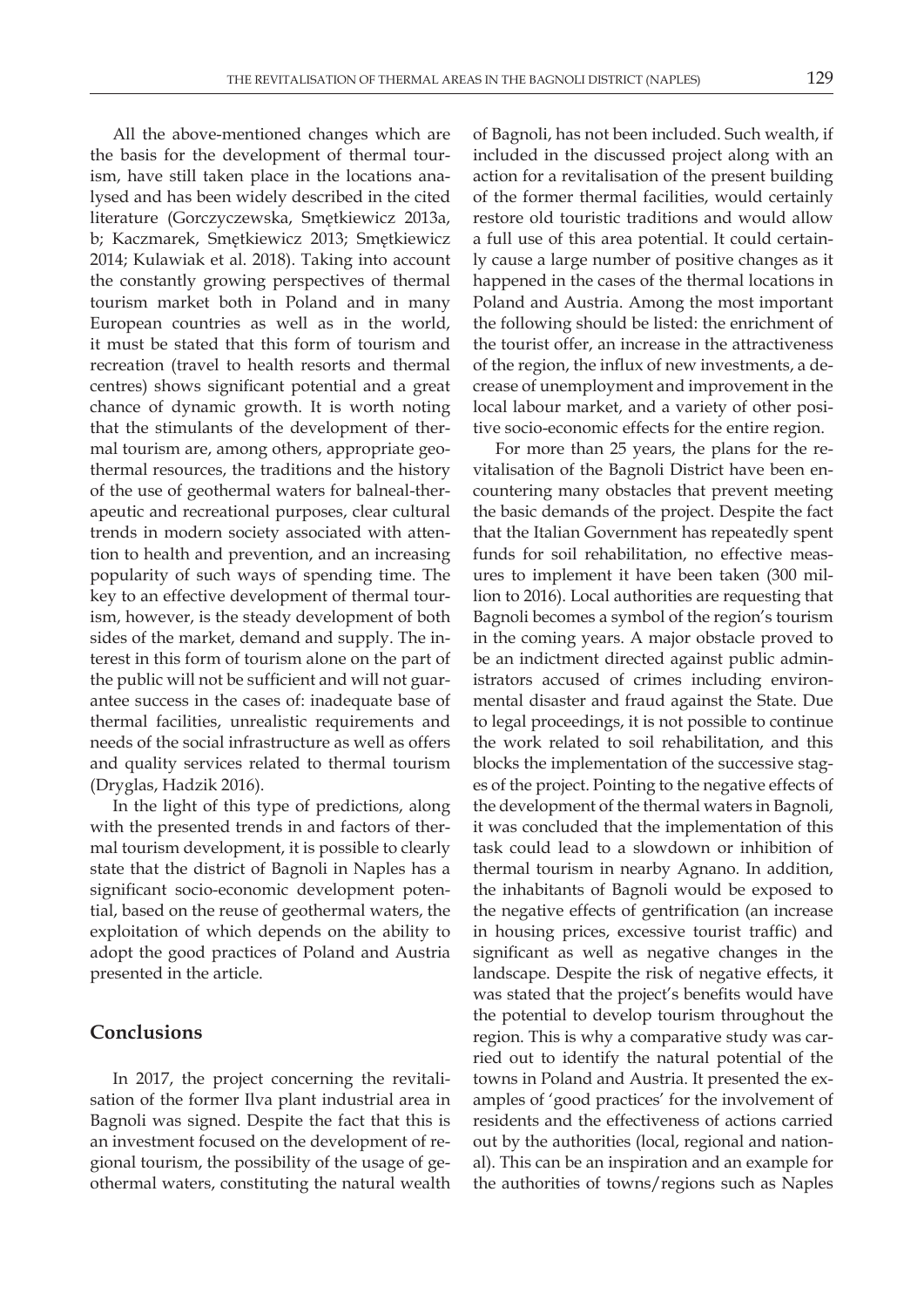in the context of the use of the existing potential to make the socio-economic development of the area more dynamic. The article presents many reasons (in addition to the thermal water resources) for the efficient socio-economic development of the examined towns, such as: high social awareness regarding the use of the geothermal potential, far-sighted views, the implementation of sustainable development principles and local policies based on long-term plans, innovations, actions activating local and regional communities, improving entrepreneurship, acquiring investors and external resources. As a result, local and regional authorities have contributed to significant economic growth, positive functional and spatial changes and the improvement in the social situation of these towns and regions.

The examples of thermal locations: Uniejów, Bad Waltersdorf and Bad Blumau confirm that the appropriate state of social awareness contributes to the rational and comprehensive use of the local potential and resources (among others, geothermal), and hence the development of thermal infrastructures and thermal tourism. As a consequence, a sustainable development of cities and regions is possible and it leads to: positive socio-economic changes of localities and regions as well as the improvement of the environment. The list of potential benefits of thermal facilities, cited in the article, stems from the experience of selected towns in Poland and Austria and constitute good examples – an inspiration for other areas, as well as the vision of a potential future for the Bagnoli area if the bathing facilities were included in the revitalisation plan of the District.

#### **Acknowledgements**

The authors wish to thank anonymous reviewers for their valuable suggestions and corrections.

The authors express their sincere gratitude to Mr. Gennaro Masullo, descendant of the Masullo family and owner of the historic Lido Fortuna, for sharing archival materials, for granting an interview and for the help in studying the research material.

#### **Author's contribution**

The authors divide the contribution as follows: Monika Noviello – 50%, Karolina Smętkiewicz – 50%.

## **References**

- Bartoli S., 1679. Thermologia Aragonia: sive, Historia natvralis thermarvm in occidentali Campania ora inter Pau. Ex Typographia Nouelli de Bonis, Napoli, Italia. Online: https://archive.org/details/thermologiaarag00bartgoog/page/n3 (accessed: 10 March 2018).
- Csirmay E., Pető K., 2015. International trends in recreational and wellness tourism. *Procedia Economics and Finance* 32: 755–762. Online: https://www.sciencedirect.com/ (accessed: 4 September 2019).
- Chan A., Cheung E., Wong I., 2015. Impacts of the revitalizing industrial buildings (RIB) scheme in Hong Kong. *Sustainable Cities and Society* 19: 184–190.
- Città della Scienza, 2019. Fondazione Idis-Città della Scienza. Online: http://www.cittadellascienza.it (accessed: 7 September 2019).
- Comitato Bagnoli Punto e a Capo, 2019. Coroglio non si tocca – Raffaele Del Giudice, Antonio Di Dio e Paola Minieri dicono no agli espropri. Online: http://www.comitatobagnolipuntoeacapo.it/index.asp?id=163 (accessed: 10 October 2019).
- Comune di Napoli, 2017. Accordo Inter istituzionale Governo Italiano, Regione Campania, Comune di Napoli. Programma di Risanamento Ambientale e Rigenerazione Urbana Area di Rilevante Interesse Nazionale Bagnoli – Coroglio. Online: https://www.invitalia.it/-/media/invitalia/ documenti/rilanciamo-le-aree-di-crisi-industriale/bagnoli/10-accordo-interistituzionale-del-19-luglio-2017. pdf?la=it-it&hash=987749A480B635EA749F5B8C1A35B-C9A83C44580 (accessed: 20 September 2017).
- Di Costanzo A., 2018, Bagnoli, sei condanne dai 4 ai due anni. E il Tribunale dispone la revoca del sequestro delle aree. *Repubblica-Napoli*. Online: https://napoli. repubblica.it/cronaca/2018/02/05/news/bagnoli\_condanne-188079970/ (accessed: 10 October 2019).
- Dryglas D., Hadzik A., 2016. Rozwój rynku turystyki termalnej w Polsce (Development of the thermal tourism market in Poland). *Geoturystyka* 3–4: 46–47.
- Gorczyczewska E., Smętkiewicz K., 2013a. Budowa i promocja marki miejsca na przykładzie uzdrowiska termalnego Uniejów (Formation and promotion of the brand space on the basis of the Thermal Spa Uniejow), *Studia Ekonomiczne. Zeszyty Naukowe Wydziałowe Uniwersytetu Ekonomicznego w Katowicach* 144(13): 396–408.
- Gorczyczewska E., Smętkiewicz K., 2013b. The use of territorial marketing in the development of the municipality – case study of the thermal Spa Resort in Uniejów. *Intercathedra* 29(4): 50–56.
- Crimaldi G., 2014. Bagnoli, mancata bonifica. Nuovo sequestro per l'area ex Italsider. *Il Mattino*, Online: https:// www.ilmattino.it/napoli/cronaca/bagnoli\_bonifica\_sequestro-730004.html (accessed: 5 September 2019).
- Il Fatto Quotidiano, 2013. Napoli, sequestrata l'area di Bagnoli: "Disastro ambientale e truffa". Online: https:// www.ilfattoquotidiano.it/2013/04/11/napoli-sequestrata-larea-di-bagnoli-diasastro-ambientale/558824/ (accessed: 2 September 2019).
- Istat, 2018. Conti economici territoriali. Online: https:// www.istat.it/it/files/2018/12/Report\_Conti-regionali\_2017.pdf (accessed: 15 October 2019).
- Itagaki Y., 1963. Criticism of Rostow's Stage approach: The concepts of stage system and type. Online: https://onlinelibrary.wiley.com/doi/pdf/10.1111/j.1746-1049.1963. tb01138.x (accessed: 30 September 2019).